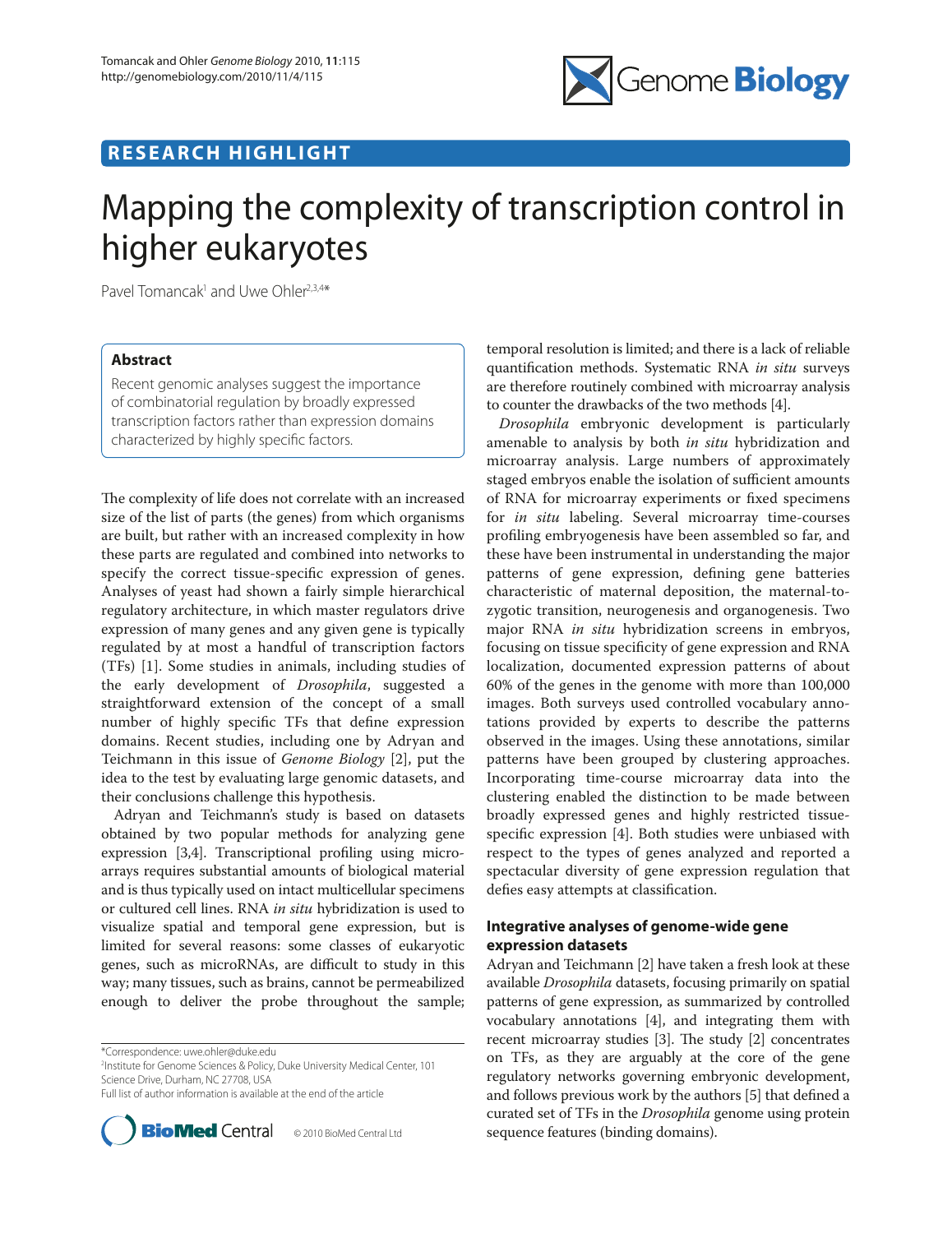The authors [2] made several noteworthy observations regarding TF activity on a genome-wide scale. Almost the entire complement of TFs is used during both embryogenesis and in adults, implying that the entire transcriptional regulatory machinery is used at multiple stages of the *Drosophila* life cycle. The authors [2] also see little relationship among the types of adult and embryonic tissues that a given TF is expressed in, which suggests that, on a genome-wide level, there is no support for the idea that TFs maintain their expression along developmental lineages. The embryo and adult fly are two largely distinct animals separated by an autonomous larval stage and transformed into one another during metamorphosis, and from this perspective, the findings [2] are sensible.

More surprising are patterns observed within embryogenesis, in which many TFs show tissue-specific gene expression during early stages (blastoderm stage and around gastrulation) and late stages (organogenesis) that do not follow developmental trajectories [2]. *Drosophila* embryologists might object that these patterns are not the rule and back up their argument with the examples of master regulators that specify and mark developmental lineages, such as Single minded, which specifies the midline cells of the nervous system. On the other hand, counter-examples are readily available, such as the extensively studied Hunchback TF, which has distinct and unrelated functions in early body-plan patterning (gap gene function) and nervous system development (sequential cell fate specification). The key to the argument is statistics; when looking at the class of TFs as a whole, there is no significant trend of respecting developmental lineages, and the examples that might be used to object to this model are important exceptions, but not the rule.

Following similar reasoning, the authors [2] examined how the expression patterns of TFs differ from those of the non-TF remainder of the genome. A relatively small proportion of maternally expressed genes are TFs, but because the mRNA for most genes is provided by the mother, there are still surprisingly many TFs among them, far exceeding the well known examples that kickstart body patterning, such as Bicoid and Caudal. Adryan and Teichmann [2] reveal the full scale of the maternal transcription factor expression: regardless of the particular dataset, about 60% of TFs are maternally deposited, meaning that the cytoplasm of the early embryo is flooded with sequence-specific DNA binding activity that is largely unaccounted for in models of embryonic gene expression. Relatively little is known about the expression of proteins from these maternal TF transcripts, but the study of polysome association has suggested that the majority of them are in fact translated. What the impact of this indiscriminate loading of pleiotropic regulatory

proteins into the early embryo is, and how it relates to the pervasiveness of TF binding sites in the genome, remains an interesting yet unanswered question.

Overall, the proportion of expressed genes that encode TFs is the highest during the crunch time of body-plan layout, around gastrulation (stages 4 to 8 in *Drosophila*) [2]. Later on, the authors [2] detected an intriguing dichotomy among germ layer derivatives. The enrichment of TFs in mesoderm and endoderm drops, whereas it remains high in ectoderm primordia and gets further restricted to the nervous system, where most of the TF 'action' seems to reside in late stages of embryogenesis. It is as if the regulatory traffic gets redirected to the nervous system, which still undergoes significant patterning decisions after other tissues have been specified; this lends further support to the notion that the activity of nodes in regulatory networks is not restricted to specific lineages but is flexibly reused when and where cell fate decisions are needed.

More specific analyses [2] address how broad TF subclasses defined by a common DNA binding domain are used in development. The authors [2] detect a trend for the largest domain families; members of the zinc-finger family tend to be expressed early in development, whereas basic helix-loop-helix (bHLH) and homeodomain TFs typically appear late. Why would that be the case? TFs from the same family derived from a common ancestor domain in the evolutionary past. The homeodomainbased regulatory system that patterns the anteriorposterior axis is ancient, as it is shared by all existing animal phyla. Could it be that expression constraints were carried over through countless duplication and diversification events and are still present? It would be interesting to see whether zinc-finger TFs, which are expressed predominantly early (because their mRNA is maternally contributed), show a similar bias to early expression in other animal phyla. Alternatively, the specific layout of gene regulatory networks early and late in development may require different classes of DNA binding trans-activators with different binding properties. The observation [2] that many of the early TFs are reused later argues against this interpretation. Once again, the observations reveal statistically significant genomic trends, and many exceptions to these broad rules can be found (for instance, some bHLH TFs are in fact maternally deposited).

Finally, Adryan and Teichmann [2] tackle the complex issue of combinatorial gene expression control. With the naïve hypothesis 'one tissue - one master regulator TF' rejected, they attempt to identify combinations of two or three TFs that would define developmental domains. Indeed, almost all possible combinations of TFs for which expression data are available from both sources (69,500 = 3732 /2) are co-expressed in at least one tissue during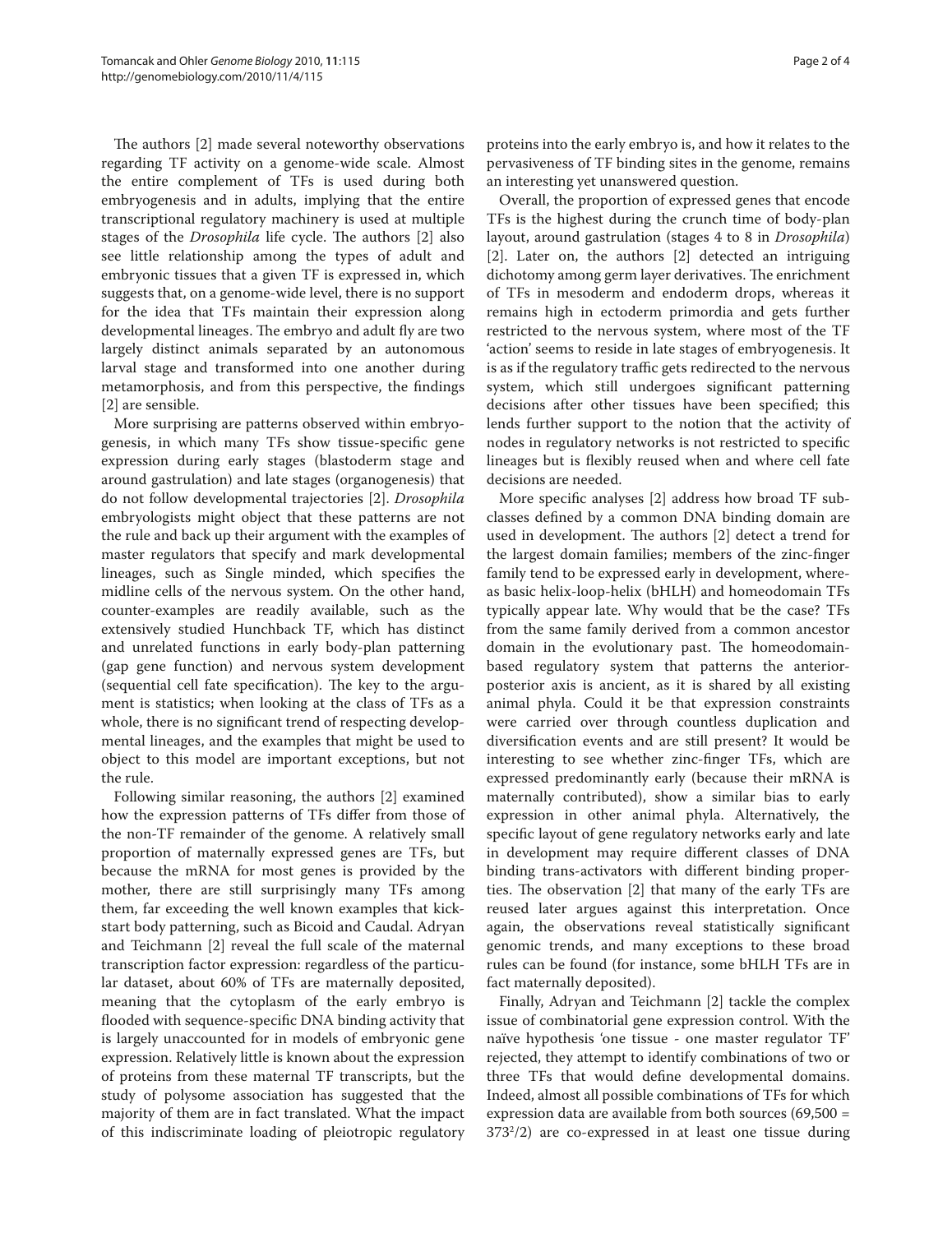development. Although these associations are highly dynamic, a significant fraction persists through time and through developmental intermediates, particularly during organogenesis. There is no evidence yet that these potential modules indeed interact at the same genomic regulatory target region, and the authors [2] note that the same level of association exists for non-TFs, but this may point to target genes of the combinatorial TF partners.

### **Broader implications for** *cis***-regulatory regions**

A new study from the FANTOM consortium [6] recently reported on combinatorial transcription regulation in mammals, integrating expression with protein-protein interaction (PPI) data. Again, individual TFs were found to be widely expressed, and the specification of tissue type relied on combinatorial control involving TFs. Therefore, two independent reports in different systems [2,6] arrive at the same conclusion that most TFs do not, by themselves, specify tissue restricted expression.

Sets of TFs could potentially co-regulate targets by exerting their influence on a common genomic regulatory region. The work of Ravasi *et al.* [6] implies a stricter model of combinatorial control, by including PPIs between TFs in addition to co-expression. PPIs can additionally 'disambiguate' between proteins with similar or identical binding sites, and this ability may be strictly necessary, given that TFs from the same family share sequence binding preferences [7,8] and that most TFs in flies belong to just a few classes that also happen to be coexpressed. It might therefore only be possible to identify functional targets in a specific manner by evaluating the binding of sets of interacting TFs. A known example of this is the mammalian E2F family, whose members can be activators or repressors despite the same binding preferences, which is achieved, at least partially, through specific interactions with other TFs.

Assuming that these general observations hold after further investigation, they have implications for the definition and identification of *cis*-regulatory modules. Early on, researchers in regulatory genomics have proposed the concept of *cis*-regulatory grammars: specific rules or constraints in terms of order, orientation, number and/or spacing between binding sites. Whether such grammars really exist has been under much debate; for instance, evolutionary patterns can wrongly suggest constraints when there are none [9]. If specific PPIs between TFs are necessary to define targets and specificity, these interactions will constrain the relative orientation of TFs and thus be reflected at the level of *cis*regulatory organization. Although such rules may easily be lost in the noise of the vast landscape of a single regulatory genome, experimental profiling under more specific conditions, as well as conservation, will help us to narrow this down.

## **From high throughput to high resolution**

New transcriptional profiling data are coming online daily, thanks to systematic efforts such as modENCODE [10], which aims to annotate all functional elements in model organism genomes such as *Drosophila melanogaster* and *Caenorhabditis elegans*. Quantitative expression measurements derived from complete samples could potentially be much better used if the spatial extent of expression is estimated from microscopy data. For such analyses, it is necessary to step back from the annotations and work directly with the primary image data. Fortunately, image analysis for spatial expression data has recently become a blooming research field of its own, and state-of-the-art computer vision techniques are now being used to classify and analyze patterns of gene expression automatically. Such approaches are unbiased and can lead to the definition of new expression domains, particularly when looking at combinations of patterns, and scale better to larger datasets for which tedious manual annotation efforts may simply prove infeasible. Several new projects using high-resolution microscopy techniques are under way to describe expression patterns at unprecedented cellular precision, but they have not yet reached the coverage required for making genome-wide statistical inferences. As the coverage increases in the near future, the global integrative analysis of such datasets will be possible. The work of Adryan and Teichmann [2] demonstrates the promise of the integration of quantitative measurements with spatial expression data and shows that this approach will be crucial to untangle the gene regulatory networks in development.

#### **Acknowledgements**

Together with Casey Bergman at the University of Manchester, the authors are currently recipients of a Human Frontier Science Program young investigator award.

#### **Author details**

1 Max Planck Institute for Molecular Cell Biology and Genetics, Pfotenhauerstr. 108, 01307 Dresden, Germany. <sup>2</sup>Institute for Genome Sciences & Policy, Duke University Medical Center, 101 Science Drive, Durham, NC 27708, USA. 3 Department of Biostatistics and Bioinformatics, Duke University School of Medicine, 2301 Erwin Road, Durham, NC 27710, USA. <sup>4</sup>Department of Computer Science, Duke University, LSRC Building D101, 450 Research Drive, Durham, NC 27708, USA.

#### Published: 30 April 2010

#### **References**

- 1. Harbison CT, Gordon DB, Lee TI, Rinaldi NJ, Macisaac KD, Danford TW, Hannett NM, Tagne JB, Reynolds DB, Yoo J, Jennings EG, Zeitlinger J, Pokholok DK, Kellis M, Rolfe PA, Takusagawa KT, Lander ES, Gifford DK, Fraenkel E, Young RA: Transcriptional regulatory code of a eukaryotic genome. *Nature* 2004, 431:99-104.
- 2. Adryan B, Teichmann SA: The developmental expression dynamics of *Drosophila melanogaster* transcription factors. *Genome Biol* 2010, 11:40.
- 3. Hooper SD, Boue S, Krause R, Jensen LJ, Mason CE, Ghanim M, White KP, Furlong EE, Bork P: Identification of tightly regulated groups of genes during *Drosophila melanogaster* embryogenesis. *Mol Syst Biol* 2007, 3:72.
- Tomancak P, Berman BP, Beaton A, Weiszmann R, Kwan E, Hartenstein V, Celniker SE, Rubin GM: Global analysis of patterns of gene expression during *Drosophila* embryogenesis. *Genome Biol* 2007, 8:R145.